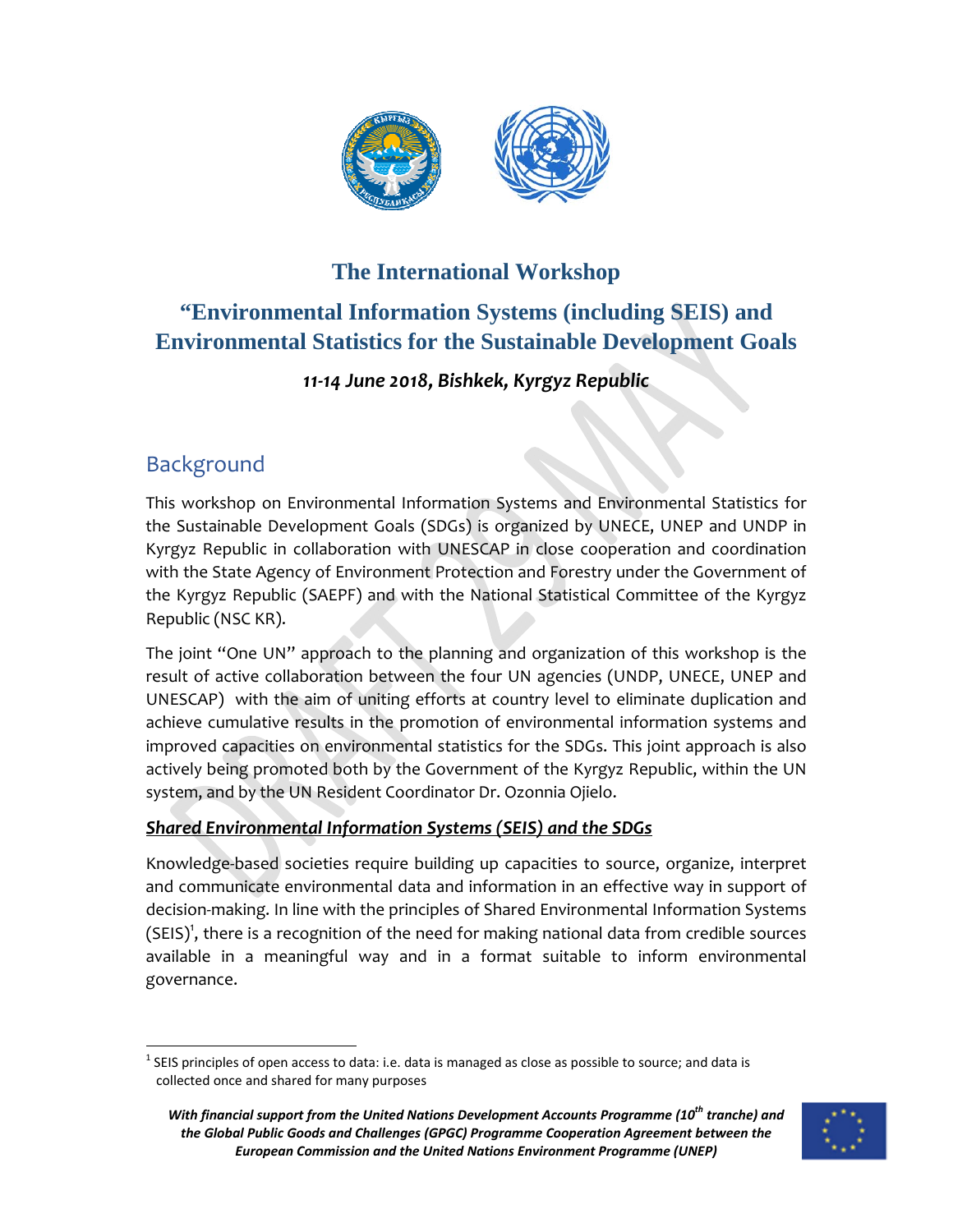In addition, environmental data and information need to be effectively collected, managed and shared online to support multiple uses at different governance levels to meet multiple reporting obligations, including reporting on Multilateral Environmental Agreements (MEAs) and on progress towards implementing the environmental dimension of the 2030 Agenda for Sustainable Development, including its Sustainable Development Goals (SDGs).

**WUNECE** 

#### *Environmental‐economic accounts and environmental information management*

In addition, the National Statistical Committee of the Kyrgyz Republic and UNDP Kyrgyzstan have requested UNECE Statistical Division and UNEP Europe Office to provide additional technical support in further developing national capacity to produce environmental‐economic accounts and the development of environmental information management systems for better responding to urgent environment‐related policy information needs, including the production of environment‐related SDG indicators and reporting on MEAs.

Kyrgyzstan has already started developing Forest Accounts and wants to further improve these. The National Statistical Committee of the Kyrgyz Republic established a new statistical report for forest users to provide an official data flow that leads to compiling a pilot fast-track forest account. Support is requested to update the forest ecosystem accounts and/or improve them with this new data source and try to integrate into the System of National Accounts (SNA).

Kyrgyzstan is also intending to start compiling energy flow accounts from October 2018 onwards. Support is needed to develop this type of account and examine national capacity for its regular development. Energy balances and regular statistics on energy are available.

#### *Information systems and indicators in support of NBSAPs and of the SDGs*

Since biodiversity and ecosystems play an essential role in securing current and future economies and quality of life, the loss of biodiversity and ecosystems has led to a series of actions taken to promote their conservation and sustainable use through legal, policy and regulatory mechanisms. Under the Convention on Biological Diversity Kyrgyzstan has adopted a national biodiversity strategies and action plans (NBSAP) for the period to 2024. This includes objectives to introduce an electronic information system for improving the management of natural resources, and improve the monitoring of the state of biodiversity. It also includes an objective to expand the area of Specially Protected Nature Areas.

As well as NBSAP implementation, Kyrgyzstan is now making efforts for fulfilling the 2030 Agenda for Sustainable Development and the Sustainable Development Goals (SDGs). Many of the SDGs and their targets are closely interrelated to the Strategic Plan for Biodiversity for 2011‐2020.

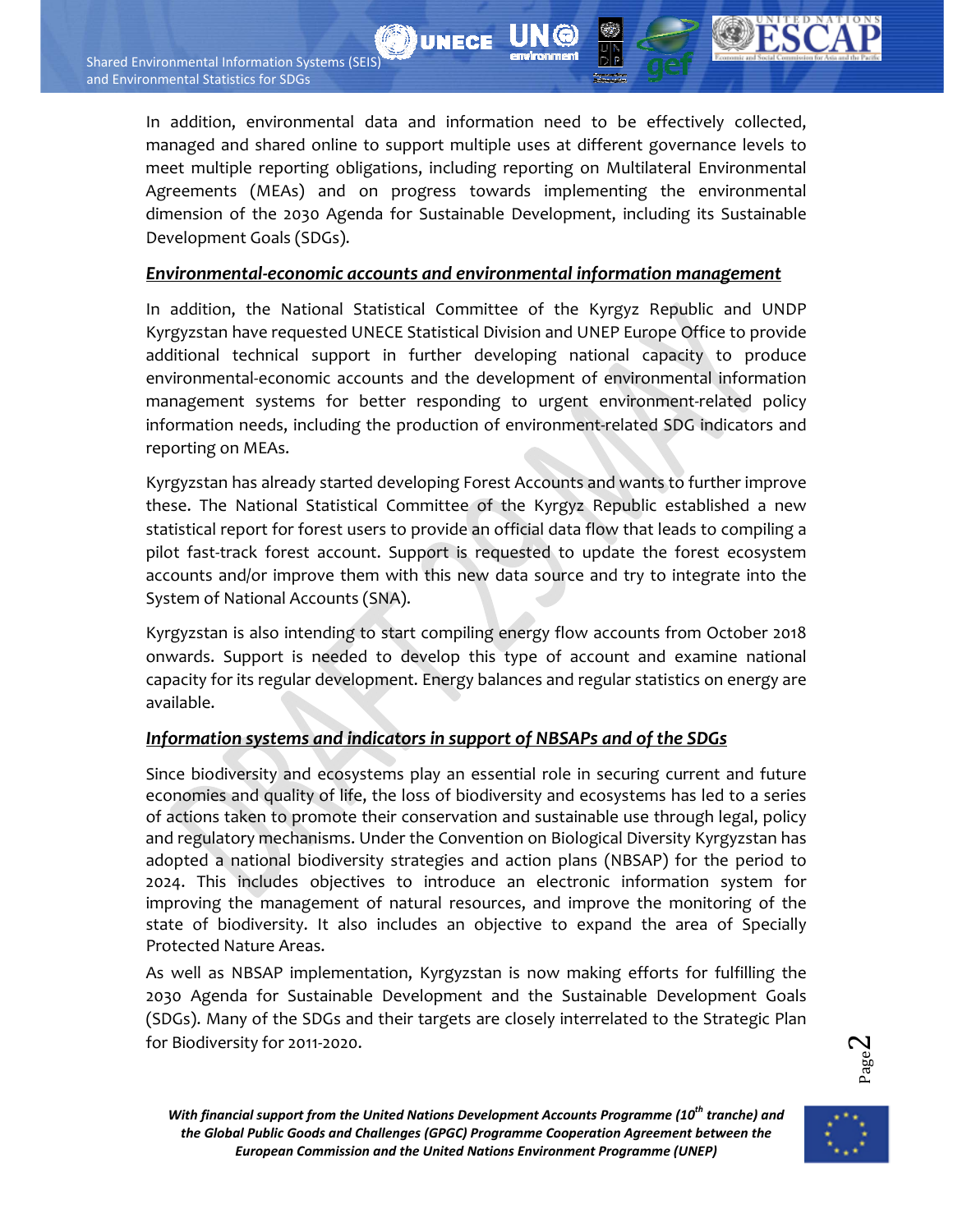Therefore, there is a strong need and opportunity to have linked information systems and indicators in place, for not only supporting the implementation of NBSAPs, but for relevant SDGs as well. It is of particular relevance during 2018 to strengthen the links between NBSAPs and the SDGs, as the High‐Level Political Forum on sustainable development will focus in 2018 on "Transformation towards sustainable and resilient societies". This focus will include countries being invited to report on their progress and lessons for several SDGs. Similarly, all countries including Kyrgyzstan, are developing their  $6<sup>th</sup>$ national reports to the CBD for submission at the end of 2018.

**DUNECE** 

#### *Relevant projects contributing to environmental information systems in Kyrgyzstan*

To strengthen and improve the decision‐making capacity of the Kyrgyz Republic towards meeting and sustaining global environmental conventions, UNDP is implementing a GEF financed project on "Strengthening institutional and legal capacities to enable improvement of the national monitoring system and management of environmental information". The project acts as a basis for joint efforts in the country within this workshop. Within the framework of the this UNDP‐GEF project and in close cooperation with the SAEPF , NSC KR and interested ministries / departments, UNDP provides support in the development of an environmental information management and monitoring system of information (EIMMS) for the Kyrgyz Republic. The objective is to improve the country's reporting process, both to increase public awareness and adoption environmentally sound decisions, and to fulfill obligations under international conventions. At the same time additional support will be provided by UNEP‐WCMC within its project on "Supporting countries in Pan Europe to implement NBSAPs and SDGs through strengthened information systems, indicators and institutional mechanisms". The goal of the UNDP‐GEF project on "Strengthening of institutional and legal capacities to enable improvement of the national monitoring system and management of environmental information" is to strengthen a set of important capacities for Kyrgyzstan to make better decisions to meet and sustain global environmental conventions. The project supports the Government of the Kyrgyz Republic in harmonizing the existing system of collecting information through the integration of internationally agreed standards and methodologies, as well as systemic provision of data on the state of the environment. A significant emphasis is made by the project on supporting the initiatives of SAEPF, the Ministry of Agriculture, Food Industry and Melioration and the NSC KR on the development of the EIMMS named "Kerege" that is constructed by an integration of existing environmental management information systems, building upon much of the capacities currently being developed in this area by other development partners.

The goal of the UNEP project on "Supporting countries in Pan Europe to implement NBSAPs and SDGs through strengthened information systems, indicators and institutional mechanisms" is that processes for implementing and reporting on key biodiversity-related Conventions and the Sustainable Development Goals (SDGs) in Georgia, Belarus and Kyrgyzstan are strengthened through linked information systems, and use the best available information on species, ecosystems and ecosystem services. In



*With financial support from the United Nations Development Accounts Programme (10th tranche) and the Global Public Goods and Challenges (GPGC) Programme Cooperation Agreement between the European Commission and the United Nations Environment Programme (UNEP)*

Page3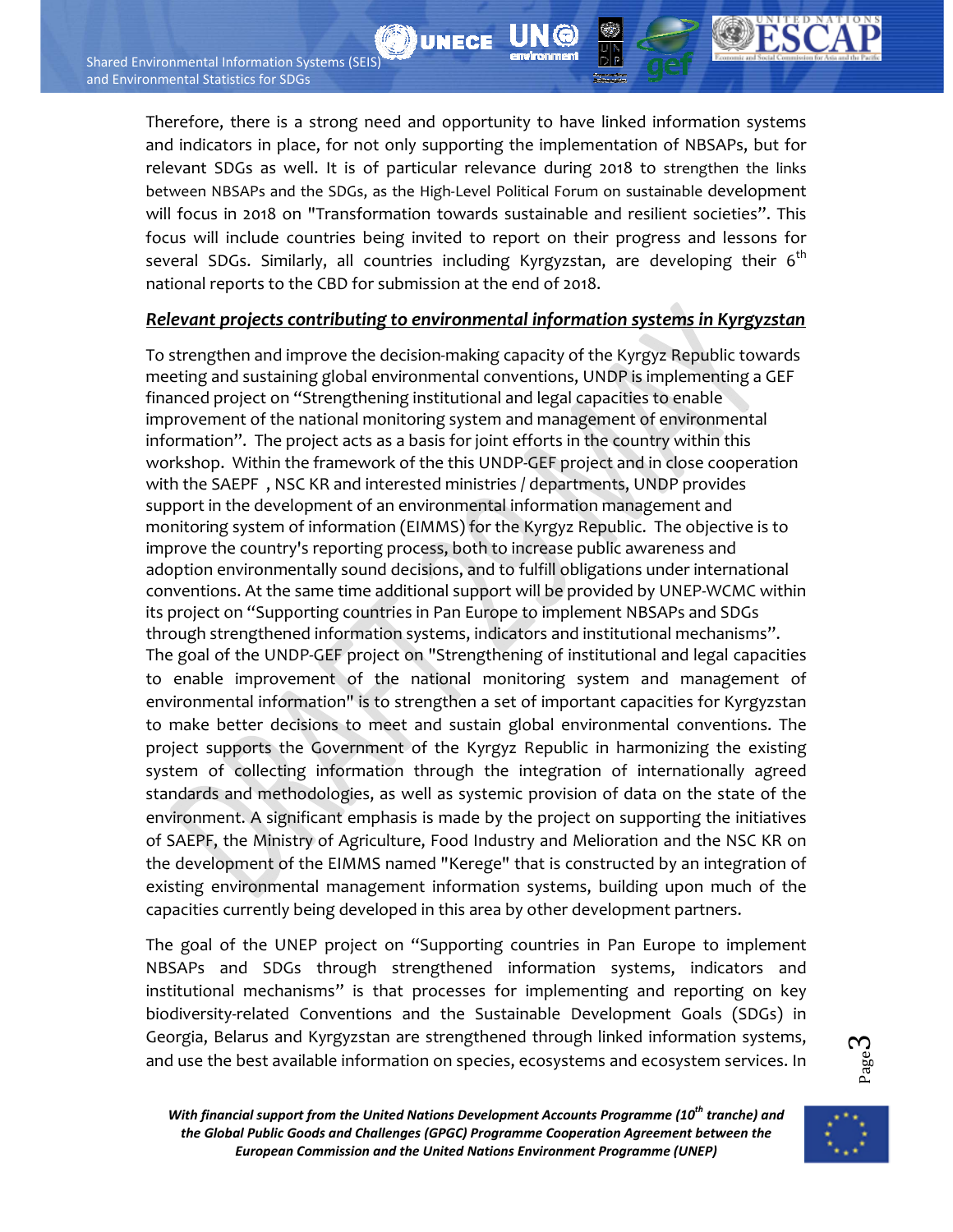all three countries UNEP‐WCMC is providing technical assistance and capacity development for information systems and products on protected areas, for use in reporting in 2018 to the Convention on Biological Diversity and the SDGs.

**DI UNECE** 

UNECE Statistical Division and UNEP Europe Office are closely cooperating in the United Nations Development Accounts Programme (UNDA, 10th tranche) which aims to strengthen capacity of National Statistical Systems in producing environment-related SDG indicators. Kyrgyzstan has identified SDG indicators related to forestry and energy as a national priority, and has already piloted environmental‐economic accounts on forest and energy. Support on further developing these accounts for strengthening the regular production of relevant SDG indicators will be supported through this programme.

UNECE, UNEP and UNDP (in collaboration with UNESCAP) are joining forces and resources to deliver jointly this national training workshop, in close cooperation and coordination with the State Agency for Nature Protection and Forestry Management of the Government of the Kyrgyz Republic (SAEPF) and with the National Statistical Committee of the Kyrgyz Republic (NSC).

To the extent possible and useful experts from other countries of the region will be invited to share their experience in the workshop and also benefit from the expert training.

## Workshop Objectives

This 4‐day workshop is designed to advance understanding of environmental information systems and effective application of SEIS environmental data sharing principles by relevant national agencies in Kyrgyzstan, and to improve capacity for the production of environmental statistics and information products for monitoring progress on the implementation of the Sustainable Development Goals (SDGs).

**During the first day of the workshop**, a series of presentations will aim at capturing environmental data sharing needs and opportunities in the Kyrgyz Republic and at promoting the exchange of knowledge and lessons learned from different countries in sharing of environmental data and the promotion of Shared Environmental Information Systems (SEIS) principles. The focus of this first day will be on environmental information systems (including SEIS) and on the importance of environmental statistics/data in support of decision-making processes and the SDGs.

**The following second and third days of the workshop will focus on training/capacity building**, highlighting practical, country‐specific benefits of the System of Environmental‐ Economic Accounting (SEEA) of the United Nations Framework for the Development of



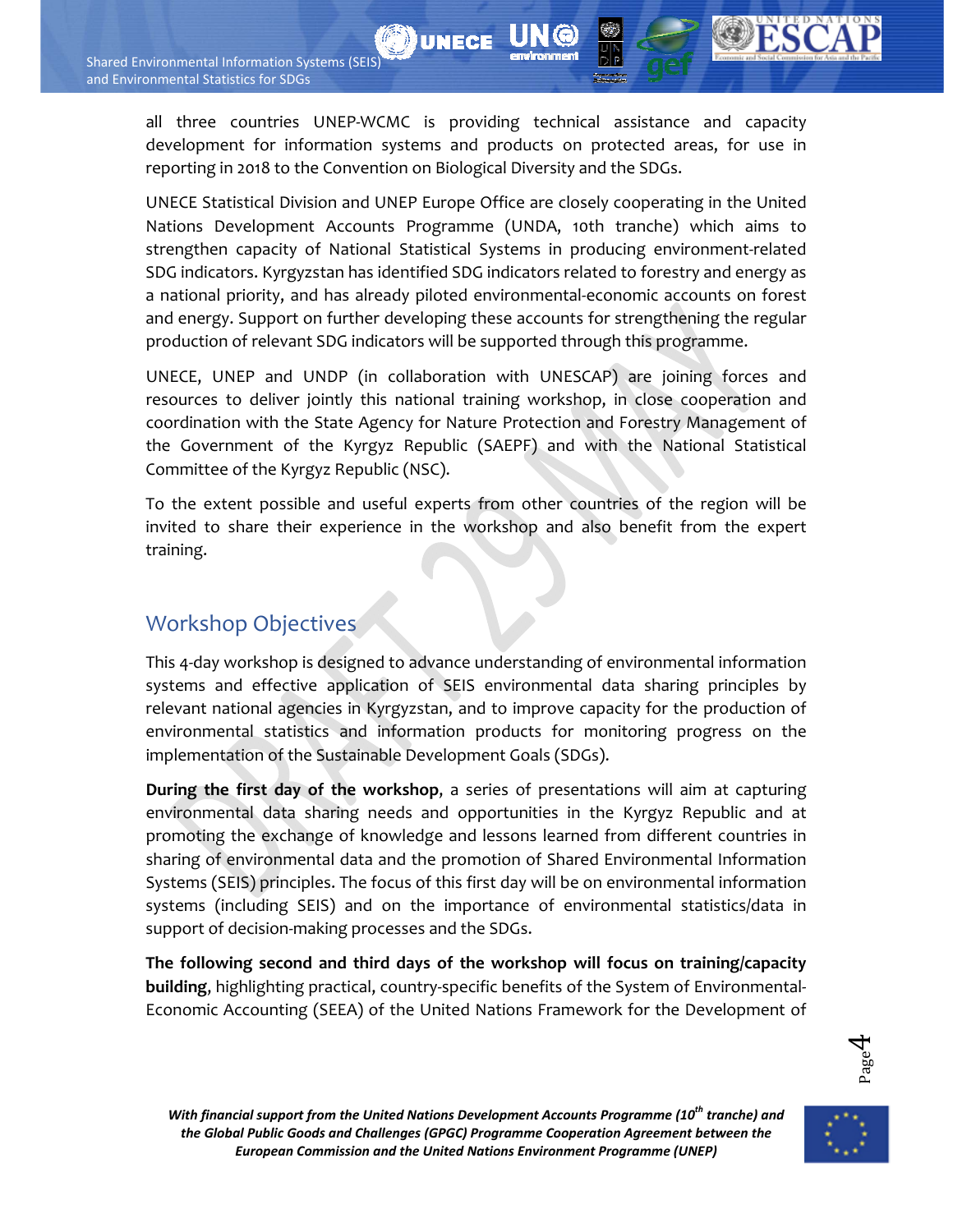Environment Statistics (FDES), and their relation to relevant  $SEIS<sup>2</sup>$  and  $SDG<sup>3</sup>$  indicators, with a particular focus on Forest and Energy accounts and protected areas information.

**UNECE** 

**The final, fourth day** focused on the Introduction to the information system framework developed by UNEP‐WCMC within the "Supporting countries in Pan Europe to implement NBSAPs and SDGs through strengthened information systems, indicators and institutional mechanisms" project and relevant discussion.

The main objectives of the workshop are:

- 1. Take stock of relevant programmes and initiatives for the production and sharing of environmental data and statistics in Kyrgyzstan as relevant to SEIS and the SDGs;
- 2. Showcase examples of environmental information systems and promote regional cooperation and sharing of experience in the design and management of environmental information systems
- 3. Further improve the production of forest accounts, with a specific focus on the use of newly available data sources and a discussion on how to integrate the results into the System of National Accounts
- 4. Provide training on the establishment of energy flow accounts and producing a pilot account with available data;
- 5. Draft action plans for forest and energy accounts;
- 6. Support the development of indicators and information system capacity for protected areas in Kyrgyzstan;
- 7. Identify existing gaps and further training needs for SEIS implementation and the production of environmental statistics, accounts and indicators for national reporting on the SDGs.

### **Outputs**

The workshop has a number of distinct outputs:

- Strengthened knowledge base of SEEA for forest and energy reporting on the state of environment by linking relevant data and information and making it easily accessible in line with the principles of SEIS of open access to data;
- **Strengthened knowledge on forest accounting and energy flow accounting;**
- Pilot tables for energy flow accounts and a draft action plan for implementation;
- Strengthened capacity for developing protected areas indicators and information system capacity;
- Way ahead for better coordinated data sharing processes to report on the environmental dimension of the SDGs.

In addition, the workshop will also contribute to promoting a shared understanding among practitioners of the national knowledge base and challenges for interpreting and

**L**<br>Page <sup>1</sup>

<sup>&</sup>lt;sup>2</sup> https://www.unece.org/env/indicators.html

<sup>&</sup>lt;sup>3</sup> https://unstats.un.org/sdgs/indicators/indicators-list/

*With financial support from the United Nations Development Accounts Programme (10th tranche) and the Global Public Goods and Challenges (GPGC) Programme Cooperation Agreement between the European Commission and the United Nations Environment Programme (UNEP)*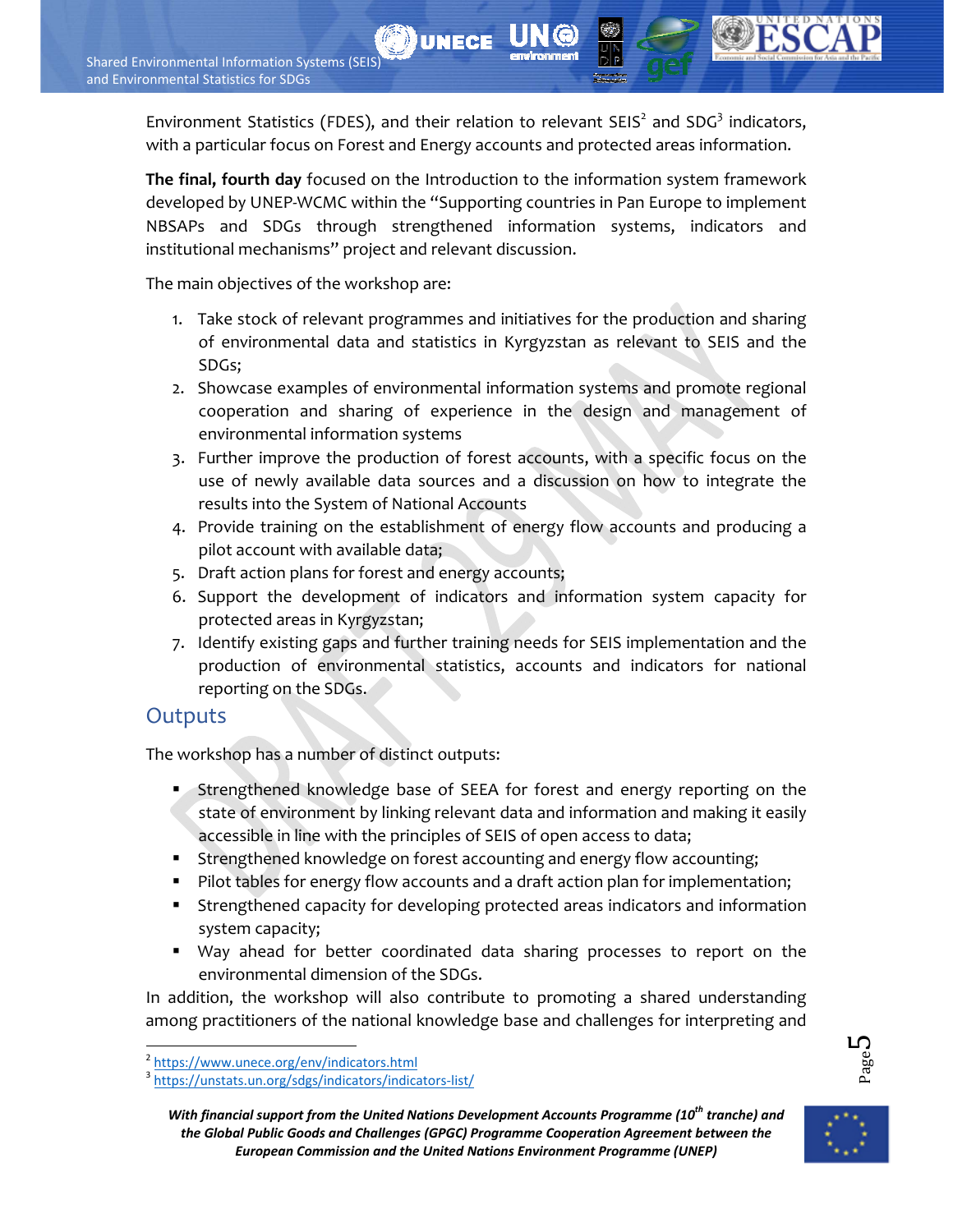communicating environmental data and information in an effective way in support of decision‐making and reporting. It will also contribute to the mapping of environmental data gaps as relevant to ongoing efforts under the scope of the SDG‐MAPS initiative in Kyrgyzstan.

**UNECE** 

### Key Logistics

- **Dates:** 11‐14 June 2018
- **Location:** The entire 4-day workshop is being held at Damas International Hotel (http://www.damas.kg/)
- **Participation:** It is envisioned that the first day will be attended by 70-100 invitees from across national state agencies, civil society and international organizations based in Kyrgyzstan. Representatives from environment agencies and national statistics offices from Austria, Belarus, Kazakhstan and Tajikistan will also be invited to promote regional cooperation and sharing of experience. It is envisioned that roughly 40 invitees will remain for the full 4 days.
- **Speakers:** Representatives of state bodies (SAEPF, NSC and etc,) and authoritative speakers from the United Nations Development Programme (UNDP), United Nations Economic Commission for Europe (UNECE), United Nations Economic and Social Commission for Asia and the Pacific (ESCAP), United Nations Environment Programme (UNEP) and the UNEP World Conservation Monitoring Centre (UNEP‐ WCMC) will be delivering various interventions in areas identified in the annotated agenda. Invited speakers from other countries will also deliver presentations and training sessions as relevant.
- **Website**: https://www.unece.org/index.php?id=48489

Separate Logistic Note is attached.



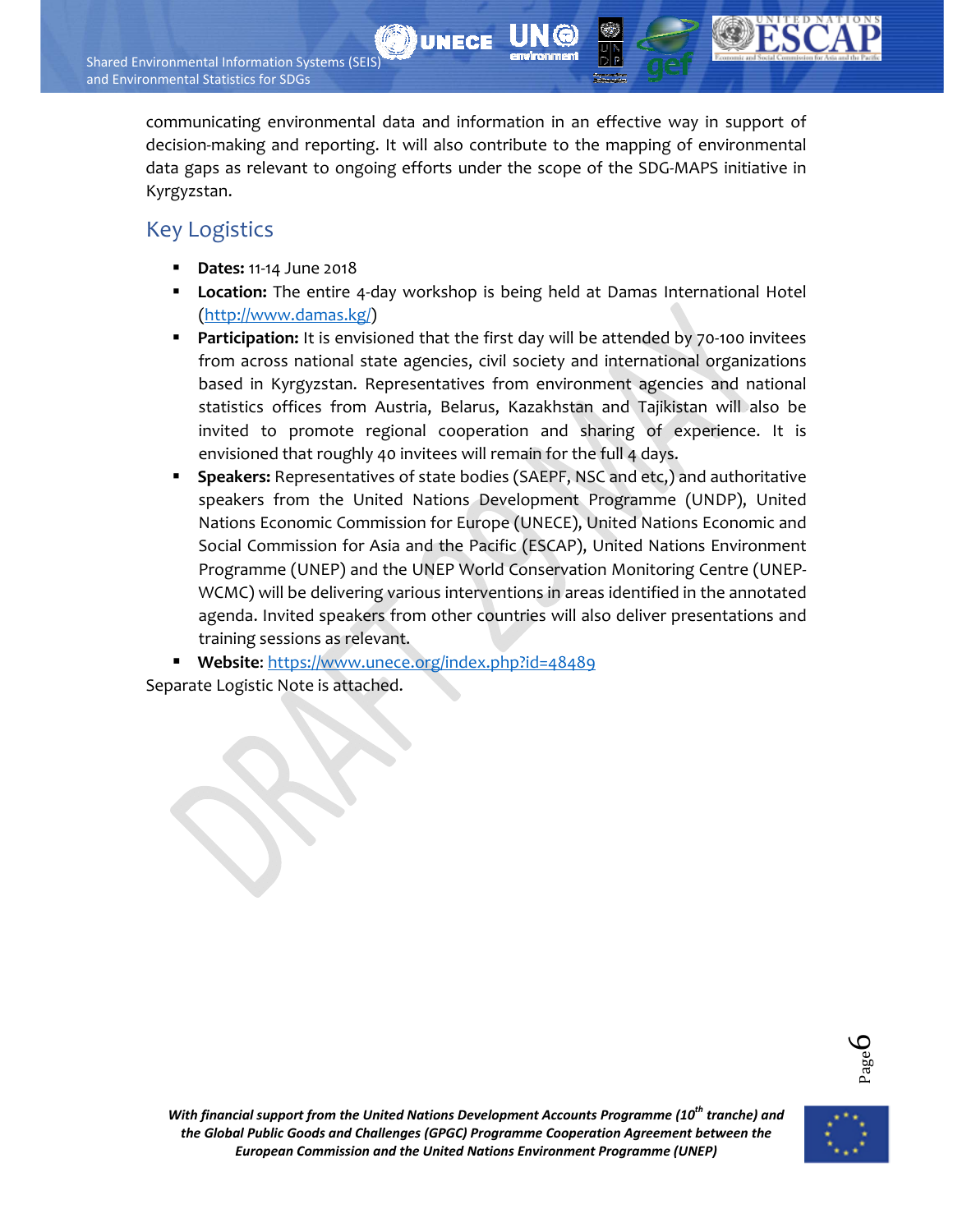# **Draft Agenda**

**UNECE** 

Day ONE (11 June 2018): Environmental information systems and environmental statistics/data in support of decision‐making processes and the SDGs

| <b>Time</b> | 11 June 2018                                                                                                                                                                                                                           |
|-------------|----------------------------------------------------------------------------------------------------------------------------------------------------------------------------------------------------------------------------------------|
| 09:00-09.30 | <b>Registration</b>                                                                                                                                                                                                                    |
| 09:30-10:00 | Opening and introduction<br>The Government of the Kyrgyz Republic<br>The State Agency on Environment Protection and Forestry (SAEPF)<br>The National Statistics Committee (NSC)<br>The UN Resident Coordinator in Kyrgyz Republic<br>٠ |
| 10:00-10:15 | Introduction, objectives and programme of the workshop, with UNEP<br>and UNECE representatives<br>Mr. Michael Nagy, UNECE<br>$\blacksquare$<br>Mr. Tomas Marques, UNEP<br>٠                                                            |
| 10:15-10:30 | Overview of the UNDP work in Kyrgyzstan in support of environmental<br>management information system and SDGs data<br>Mr. Vladimir Grebnev, UNDP-GEF                                                                                   |
| 10:30-10:45 | Overview of UNDP work in Kyrgyzstan in monitoring SDGs data<br>Mrs. Kanykey Orozbaeva, UNDP                                                                                                                                            |
| 10:45-11:00 | <b>Coffee break</b>                                                                                                                                                                                                                    |
| 11:00-12:00 | <b>Shared Environmental Information Systems (SEIS) &amp; SDGs</b>                                                                                                                                                                      |
|             | Support to SEIS establishment in Europe and Central Asia, Mr.<br>Michael Nagy, UNECE                                                                                                                                                   |
|             | SEIS and the environmental dimension of the SDGs, Mr. Tomas<br>Marques, UN Environment (UNEP)                                                                                                                                          |
|             | Framework diagram for analysis of information systems, Mr. Philip<br>Bubb, UNEP-WCMC                                                                                                                                                   |
| 12:00-12:30 | Question and answers on SEIS and SDGs                                                                                                                                                                                                  |
| 12:30-13:30 | <b>Lunch break</b>                                                                                                                                                                                                                     |



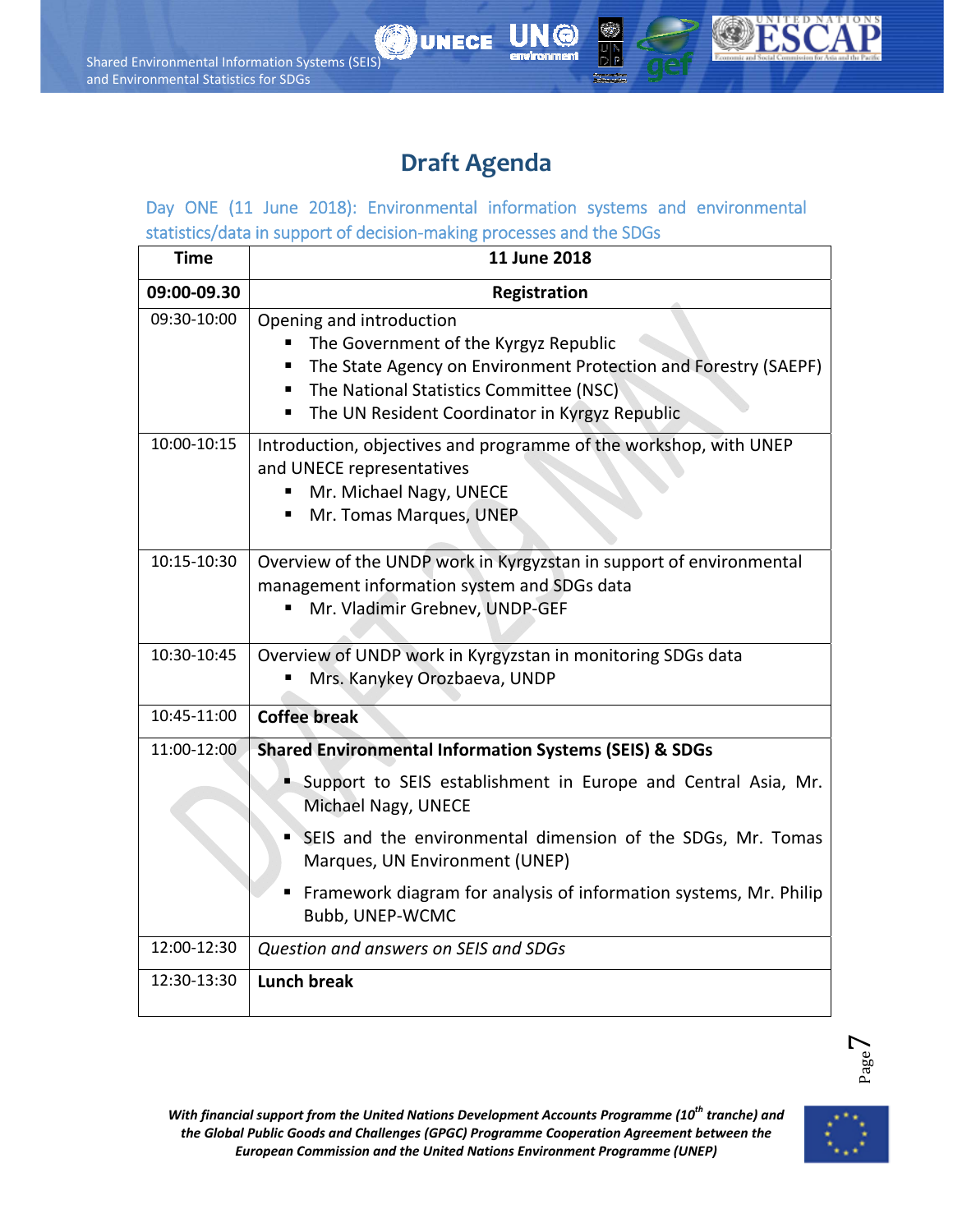| 13:30-15:00 | Environmental information and data sharing perspectives from Austria,<br>Kazakhstan, Belarus and Tajikistan:                                                                                                                                  |
|-------------|-----------------------------------------------------------------------------------------------------------------------------------------------------------------------------------------------------------------------------------------------|
|             | Presentation from Austria by Mr. Stephan Nemetz Austrian<br>п<br><b>Federal Environment Agency</b>                                                                                                                                            |
|             | Presentation from Kazakhstan by Mr. Asset Nakipbekov from<br>٠<br><b>Committee on Statistics</b>                                                                                                                                              |
|             | Presentation from Belarus by Mrs. Ekaterina Poleshchuk<br>٠                                                                                                                                                                                   |
|             | Presentation from Tajikistan on EIMMS by Mr. Sukhrob Raupov<br>٠<br>(tbc)                                                                                                                                                                     |
| 15:00-15:30 | Discussion on the state of environmental information systems in the<br>Kyrgyz Republic and opportunities for development                                                                                                                      |
|             |                                                                                                                                                                                                                                               |
| 15:30-15:45 | <b>Coffee break</b>                                                                                                                                                                                                                           |
| 15:45-16:45 | Environment Statistics, System of Environmental-Economic Accounting<br>(SEEA), and the SDGs                                                                                                                                                   |
|             | • Main concepts used in environment statistics (UN Framework for<br>the development of Environment Statistics) and the System of<br>Environmental-Economic Accounting (SEEA-CF) and how they<br>support user's needs, Mr. Michael Nagy, UNECE |
|             | General principles of SEEA, Ms. Birgit Lia Altmann, UNECE                                                                                                                                                                                     |
| 16:45-17:30 | Discussion and conclusions of the first day                                                                                                                                                                                                   |

**UNECE** 

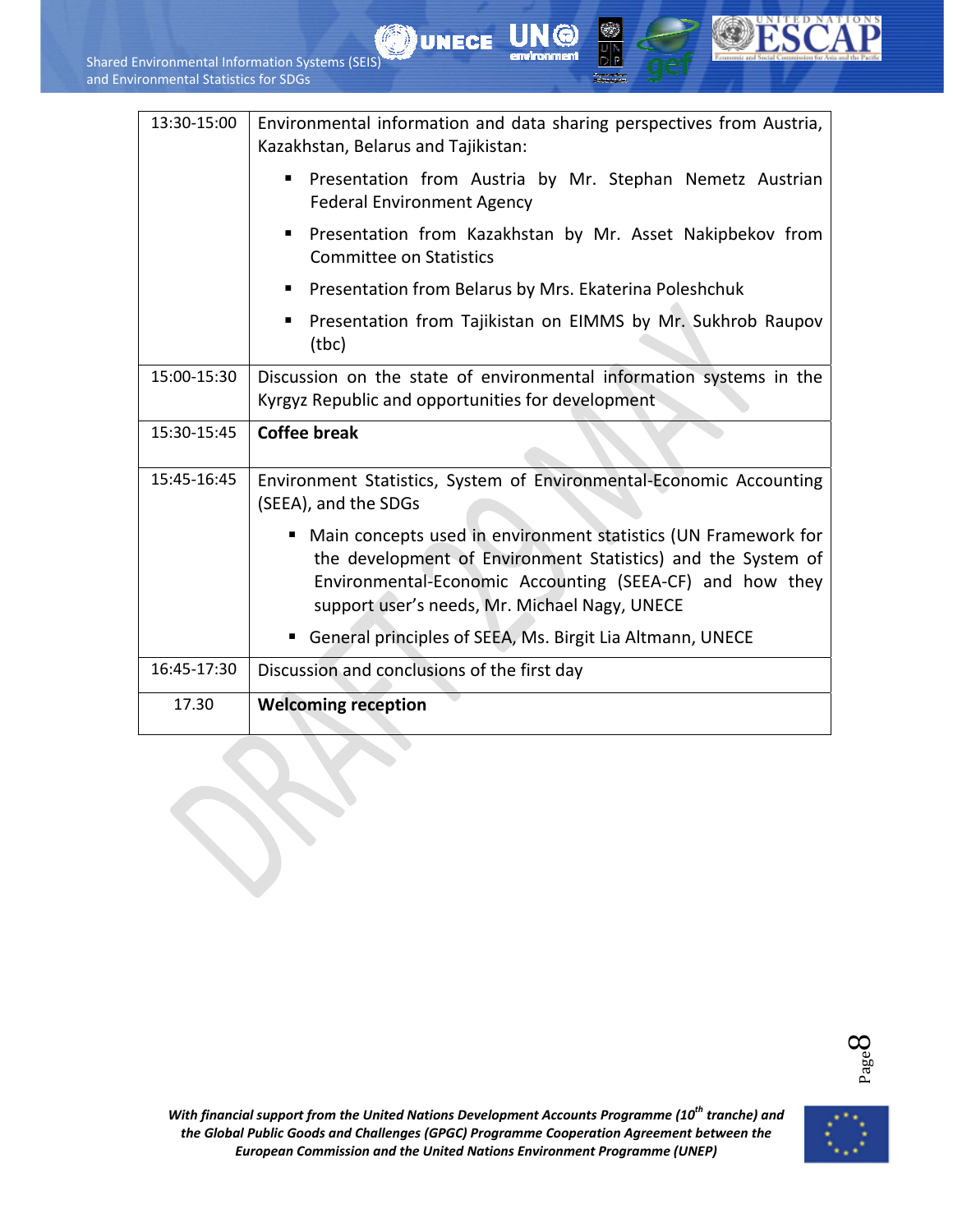



#### **Day TWO (12 June 2018): SEEA Forest Accounts**

| <b>Time</b>     | 12 June 2018                                                                                                       |
|-----------------|--------------------------------------------------------------------------------------------------------------------|
| 09:00-09.30     | <b>Registration</b>                                                                                                |
| 09:30-11:15     | Introduction to forest accounting, including exercise by Ms. Birgit Lia<br>Altmann, UNECE                          |
| 11:15-11:30     | <b>Coffee break</b>                                                                                                |
| $11:30 - 12:00$ | Forest accounts in Belarus by Mrs. Ekaterina Poleshchuk                                                            |
| 12:00-12:30     | Forest accounts in Kyrgyzstan, available data sources and issues to be<br>clarified by Ms. Nazira Kerimalieva, NSC |
| 12:30-13:30     | <b>Lunch break</b>                                                                                                 |
| 13:30-14:15     | Introduction to monetary forest accounts, including exercise by Ms.<br>Birgit Lia Altmann, UNECE                   |
| 14:15-15:00     | Review of new data sources by Mr. Michael Bordt, UNESCAP                                                           |
| 15:00-15:30     | Linking forest accounts with SNA by Mr. Michael Bordt, UNESCAP                                                     |
| 15:30-15:45     | <b>Coffee break</b>                                                                                                |
| 15:45-16:45     | Open discussion, clarification of open issues                                                                      |
| 16:45-17:30     | Review / drafting of action plan for further development of forest<br>accounts in Kyrgyzstan                       |

#### **Day THREE (13 June 2018): SEEA Energy Accounts**

| Time        | 13 June 2018                                                                                                              |   |
|-------------|---------------------------------------------------------------------------------------------------------------------------|---|
| 09:00-09:30 | <b>Registration</b>                                                                                                       |   |
| 09:30-10:00 | Important international policy frameworks related to energy by Mr.<br>Michael Nagy, UNECE                                 |   |
| 10:00-11:30 | Introduction to energy accounting, including exercise by Mr. Michael<br>Bordt, UNESCAP (coffee break before the exercise) |   |
| 11:30-12:30 | Energy accounts in other countries of the Region:                                                                         |   |
|             | Energy accounts in Belarus by Mrs. Ekaterina Poleshchuk                                                                   |   |
|             | ■ Energy accounts in Kazakhstan by Mr. Asset Nakipbekov                                                                   |   |
| 12:15-13:30 | <b>Lunch break</b>                                                                                                        |   |
| 13:30-14:00 | Energy flow accounts in Kyrgyzstan and available data sources, issues to<br>be clarified by Mrs. Elena Doronina, NSC KR   |   |
| 14:00-15:30 | Using energy balances for energy flow accounts by Mr. Michael Bordt,<br><b>UNESCAP</b>                                    | ᡋ |

*With financial support from the United Nations Development Accounts Programme (10<sup>th</sup> tranche) and the Global Public Goods and Challenges (GPGC) Programme Cooperation Agreement between the European Commission and the United Nations Environment Programme (UNEP)*

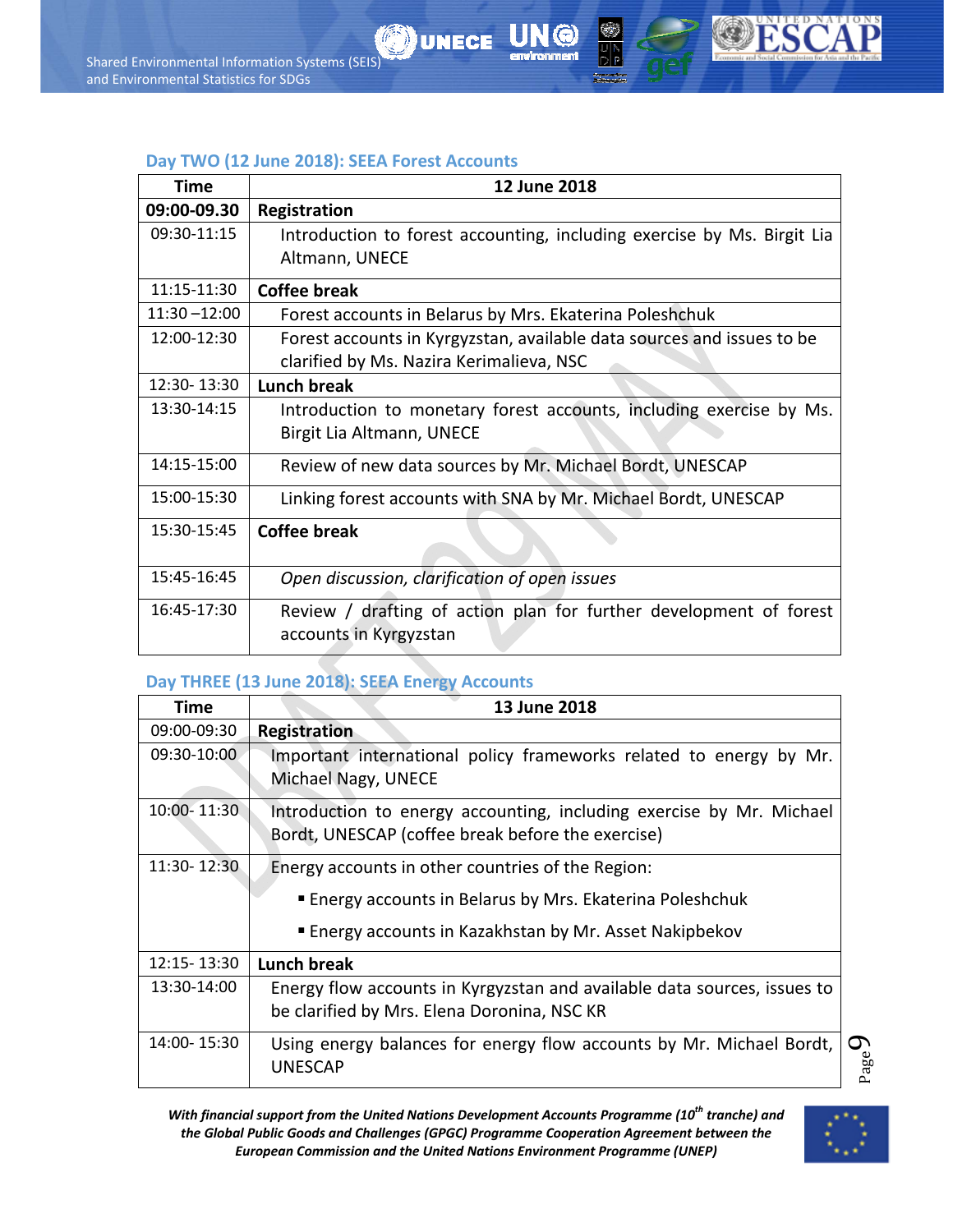



| 15:30-15:45  | Coffee break                                                                                  |
|--------------|-----------------------------------------------------------------------------------------------|
| 15:45- 16:45 | Open discussion, clarification of open issues                                                 |
| 16:45-17:30  | Review / drafting of action plan for further development of energy<br>accounts in Kyrgyzstan. |



*With financial support from the United Nations Development Accounts Programme (10<sup>th</sup> tranche) and the Global Public Goods and Challenges (GPGC) Programme Cooperation Agreement between the European Commission and the United Nations Environment Programme (UNEP)*

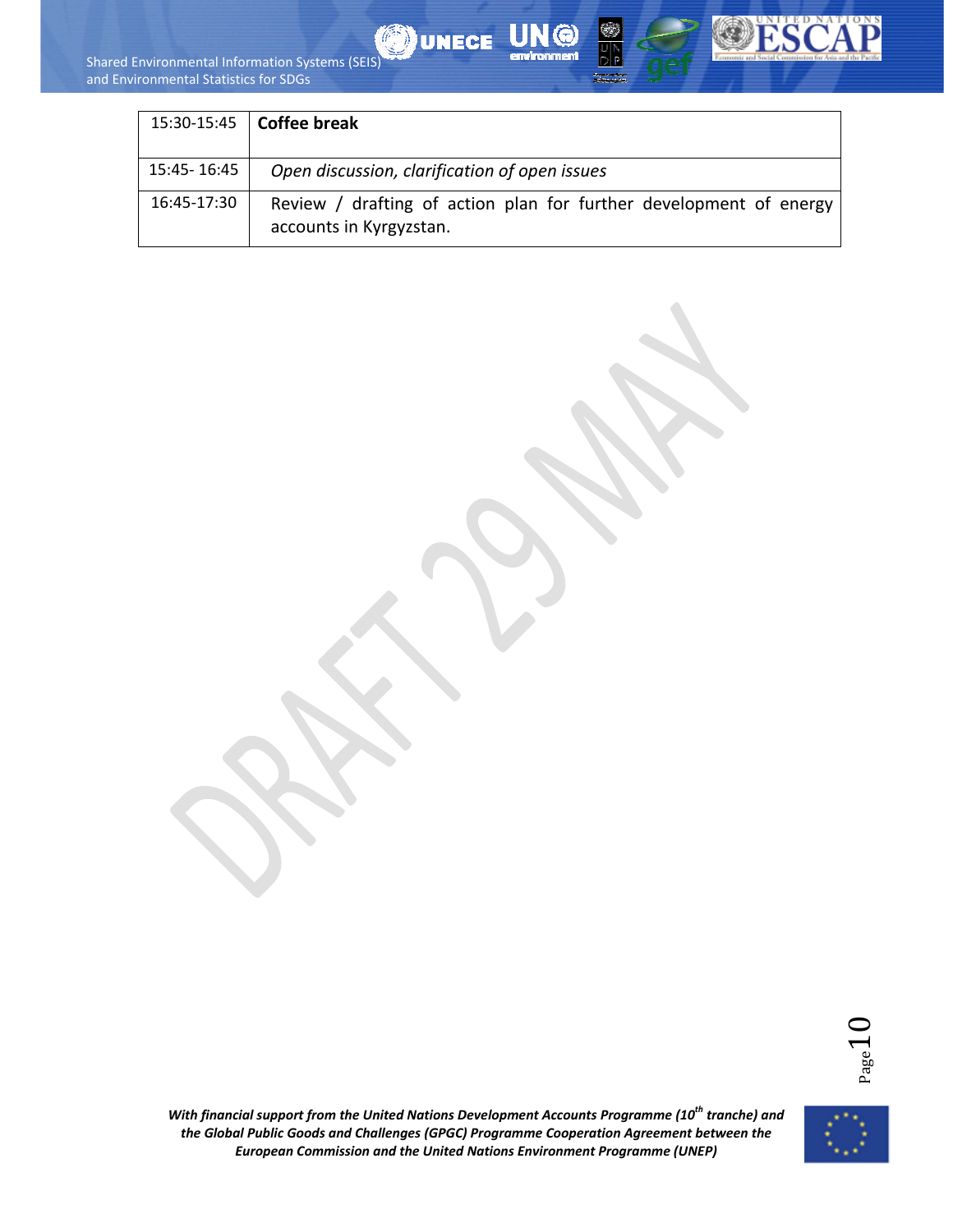### **Day four (14 June 2018): Developing a Protected Areas Information System and products – led by UNEP‐WCMC**

**UNECE** 

| <b>Time</b> | 14 June 2018                                                                                                                                                                                                                             |
|-------------|------------------------------------------------------------------------------------------------------------------------------------------------------------------------------------------------------------------------------------------|
|             | Developing a Protected Areas Information System and products - led by<br><b>UNEP-WCMC</b>                                                                                                                                                |
| 09:00-09:30 | Registration                                                                                                                                                                                                                             |
|             | Explore the needs and potential for developing information products and<br>an information system on Protected Areas in Kyrgyzstan:                                                                                                       |
| 09:30-10:15 | Introduction to the information system framework developed by<br>UNEP-WCMC                                                                                                                                                               |
| 10:15-10:45 | Overview of the protected areas system in Kyrgyzstan and<br><b>Contract</b><br>preliminary results of the preliminary assessment of the national<br>capacity to have protected areas information. UNDP-GEF, 6NR<br><b>Leading Expert</b> |
|             | " Overview of the NBSAP reviewing process. UNDP-GEF, NBSAP<br>support team                                                                                                                                                               |
|             | The status and plans for Protected Areas Monitoring & Information<br>п<br>Systems in Kyrgyzstan                                                                                                                                          |
| 10:45-11:00 | <b>Coffee break</b>                                                                                                                                                                                                                      |
| 11:00-11:45 | Carry out rapid information system capacity assessments for<br>selected protected area indicators, using the framework developed<br>by UNEP-WCMC (group work).                                                                           |
| 11:45-12:15 | Identify conclusions on technical and institutional needs and<br>п<br>opportunities for developing protected areas information in<br>Kyrgyzstan (group work and plenary).                                                                |
| 12:15-13:30 | <b>Lunch break</b>                                                                                                                                                                                                                       |
| 13:30-16:00 | Conclusions and next steps from the workshop for better co-ordinated<br>data sharing, training needs for SEIS implementation, and reporting on<br>the SDGs.                                                                              |
|             | Forest accounts                                                                                                                                                                                                                          |
|             | Energy accounts                                                                                                                                                                                                                          |
|             | Protected area information system and products                                                                                                                                                                                           |
| 16:00-16:30 | Finalization and closing of workshop                                                                                                                                                                                                     |